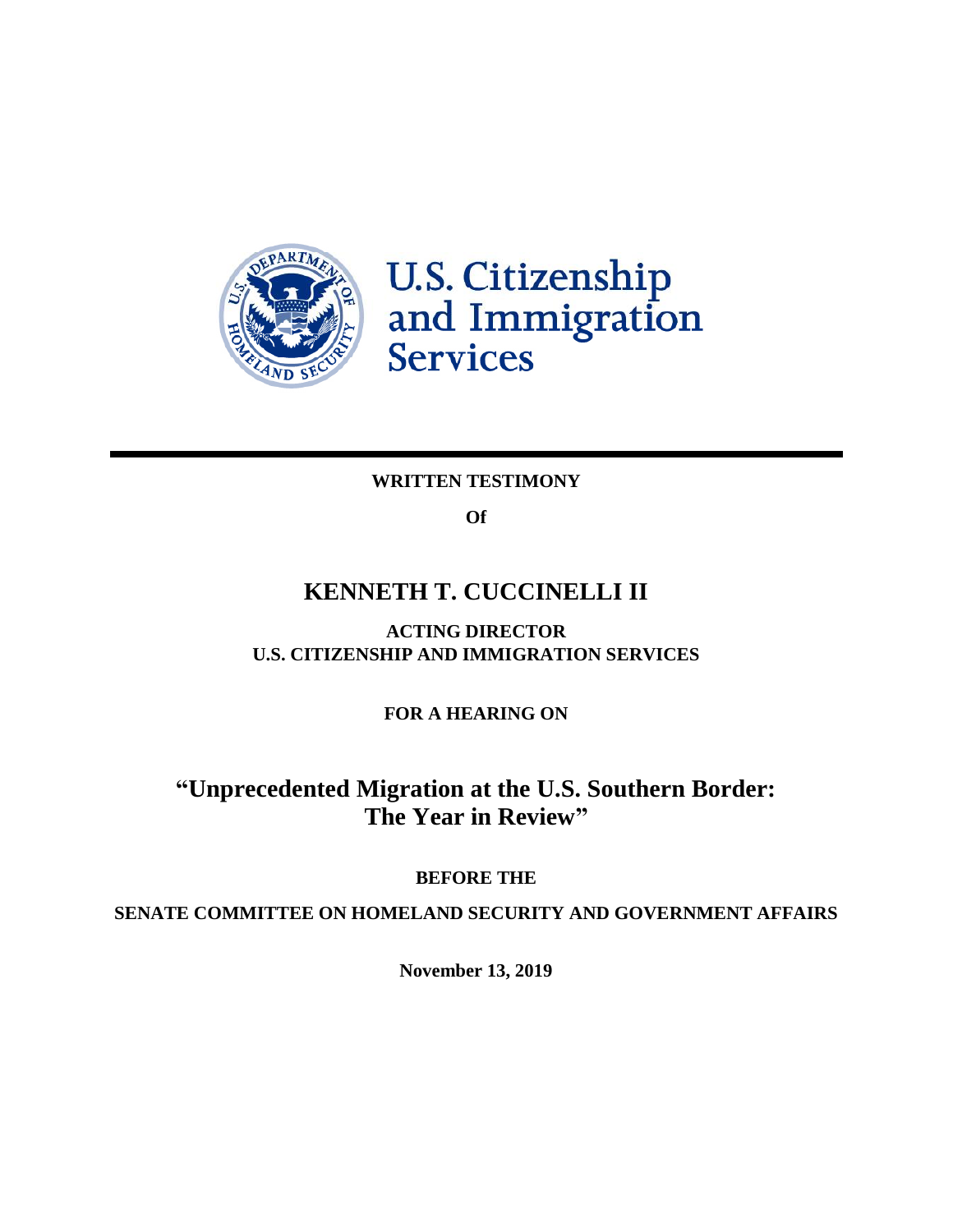#### *Introduction*

Chairman Johnson, Ranking Member Peters, and distinguished members of the Committee, thank you for the opportunity to testify today regarding U.S. Citizenship and Immigration Services' (USCIS) work. The agency's mission is to safeguard the integrity and promise of our immigration system by efficiently and fairly adjudicating requests for immigration benefits while protecting Americans, securing the homeland, and honoring our values. I can tell you that I am extremely proud of the work and professionalism I see every day by our employees in service to our nation.

In fiscal year (FY) 2019, USCIS achieved many of President Trump's goals to make our immigration system work better for America. As an agency, we have tirelessly worked hand-inhand with our fellow U.S. Department of Homeland Security (DHS) components to answer President Trump's call to address the ongoing crisis at our southern border. DHS has taken significant steps to mitigate the loopholes in our asylum system, particularly in the absence of congressional action, combat fraudulent and frivolous claims, and strengthen the protections we have in place to preserve humanitarian assistance for those who are truly eligible for it.

# *FY 2019 Accomplishments*

USCIS had a historic year in FY 2019. I am proud of the agency's work over the fiscal year and want to mention a few of the agency's notable accomplishments.

The men and women of USCIS continue to administer our nation's lawful immigration system and process large volumes of applications and petitions. USCIS operates out of approximately 200 offices across the world in a variety of settings, including high-volume service centers, asylum and field offices where interviews take place, application support centers, and headquarters locations.

In FY 2019, USCIS adjudicated nearly 8.2 million requests for immigration benefits. This workload represents the full spectrum of immigration benefits that our laws provide to those who seek to come to the United States—temporarily or permanently—as well as those who seek to become citizens of this nation.

USCIS naturalized approximately 833,000 new citizens in FY 2019 – the most in more than a decade. USCIS granted lawful permanent residence to 582,000 individuals, and USCIS processed more than 2.1 million employment authorization applications.

USCIS received more than 105,000 credible fear referrals and adjudicated more than 78,000 affirmative asylum applications.

The agency also performed more than 40 million verifications through E-Verify. From the start of FY 2019 through August 2019, the backlogs for lawful permanent resident and naturalization cases were reduced by 24 percent and 27 percent respectively.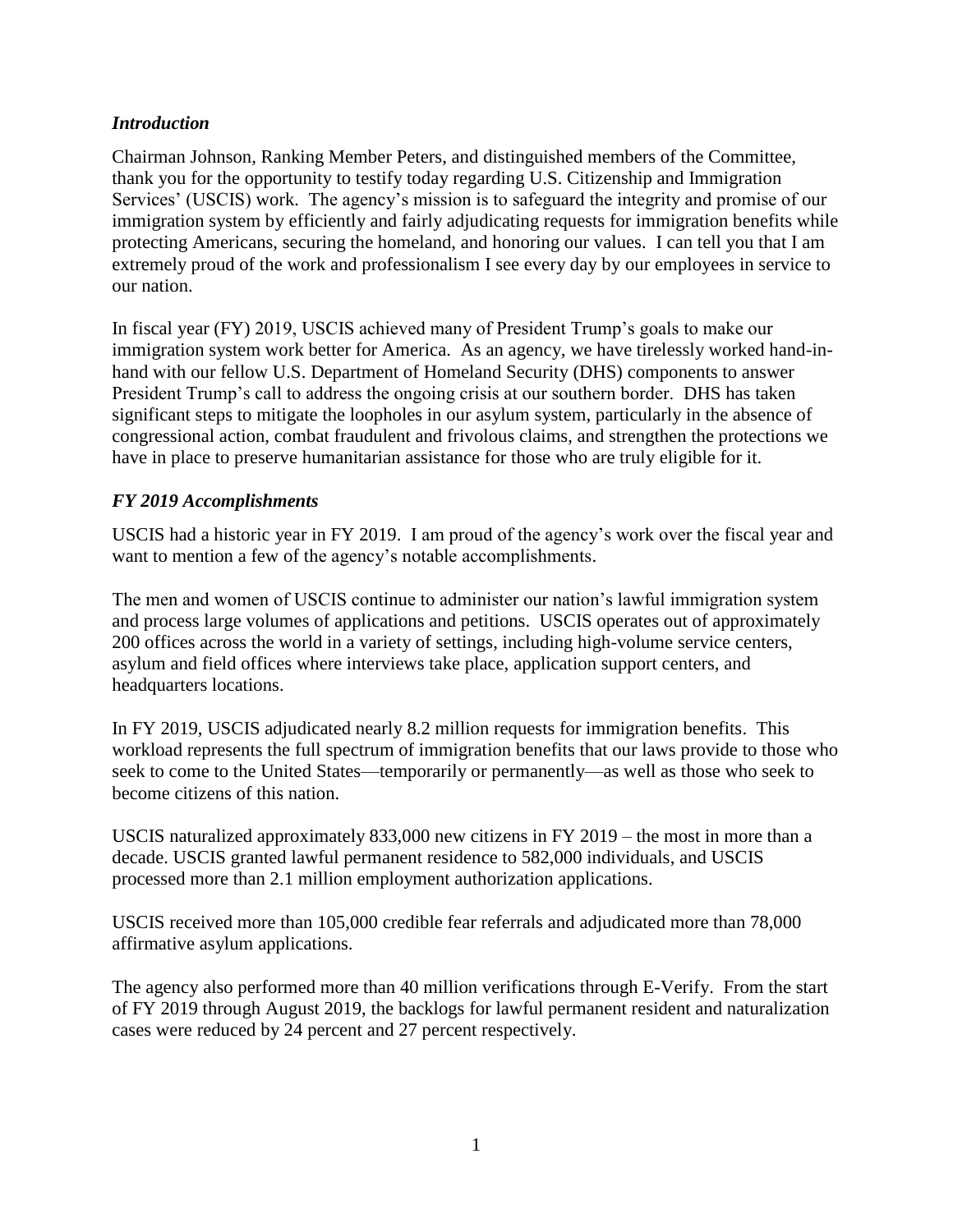#### *Crisis Response and Asylum Reforms*

USCIS rose to the challenge to address the crisis at the southern border in FY 2019. Absent congressional action to provide targeted fixes to our immigration system, USCIS rushed personnel and resources to our southern border and implemented a number of significant policy changes and reforms designed to help reduce the loopholes in our nation's asylum system that continue to allow for crisis levels of abuse and exploitation of our immigration system.

One of the Department's most significant initiatives is the Migrant Protection Protocols (MPP). MPP was established in January 2019 to restore a safe and orderly immigration process along the U.S. southern border and decrease the number of aliens attempting to game the immigration system. Under MPP, certain aliens attempting to enter the United States from Mexico illegally or without proper documentation are returned to Mexico while they await their removal proceedings.

Additionally, on July 16, 2019, DHS and the Department of Justice published a joint interim final rule to enhance the integrity of the asylum process. The rule, with limited exceptions, bars aliens who enter along the southern border from receiving asylum in the United States if they did not apply for, and receive a denial of, asylum in at least one other country through which they transited.

USCIS' Asylum Division felt the impact of the southern border crisis, receiving more than 105,000 credible fear referrals – a new record high. To put that in perspective in FY 2014, just five years ago, USCIS received approximately 51,000 credible fear referrals and in FY 2009, just ten years ago, USCIS received approximately 5,369 credible fear referrals.

USCIS is executing an ambitious plan to hire 500 new staff members for the Asylum Division by the end of December 2019 to reach authorized staffing levels. During any given week in FY 2019, 150-200 officers were assigned to process cases arising from the southern border, including approximately 40-60 employees assigned to process cases in-person at the southern border. The Asylum Division trained U.S. Border Patrol agents, as part of a pilot program, and utilized specially-trained USCIS officers from outside the Asylum Division to supplement staffing on the southern border and assist with the Asylum Division's credible fear workload. In addition to the credible fear screening workload, the Asylum Division adjudicated more than 78,000 affirmative asylum claims in FY 2019.

# *Protecting American Taxpayers and Modernizing EB-5*

USCIS took significant actions in FY 2019 to protect American taxpayers. On August 14, 2019, USCIS published the Final Rule on Inadmissibility on Public Charge Grounds, a rule that enforces long-standing law to better ensure that those seeking to come to, or remain in, the United States are self-sufficient. With this final rule, DHS defined public charge to mean an alien who receives one or more designated public benefits for more than 12 months in the aggregate, within any 36-month period (such that, for instance, receipt of two benefits in one month counts as two months). Under the final rule, USCIS sought to evaluate applications for admission and adjustment of status to better ensure that aliens seeking to come to, or remain, in the United States are able to successfully support themselves through their own capabilities and through the resources of their families, sponsors, and private organizations, rather than relying on public benefit programs supported by taxpayers. Unfortunately, on October 11, 2019, four days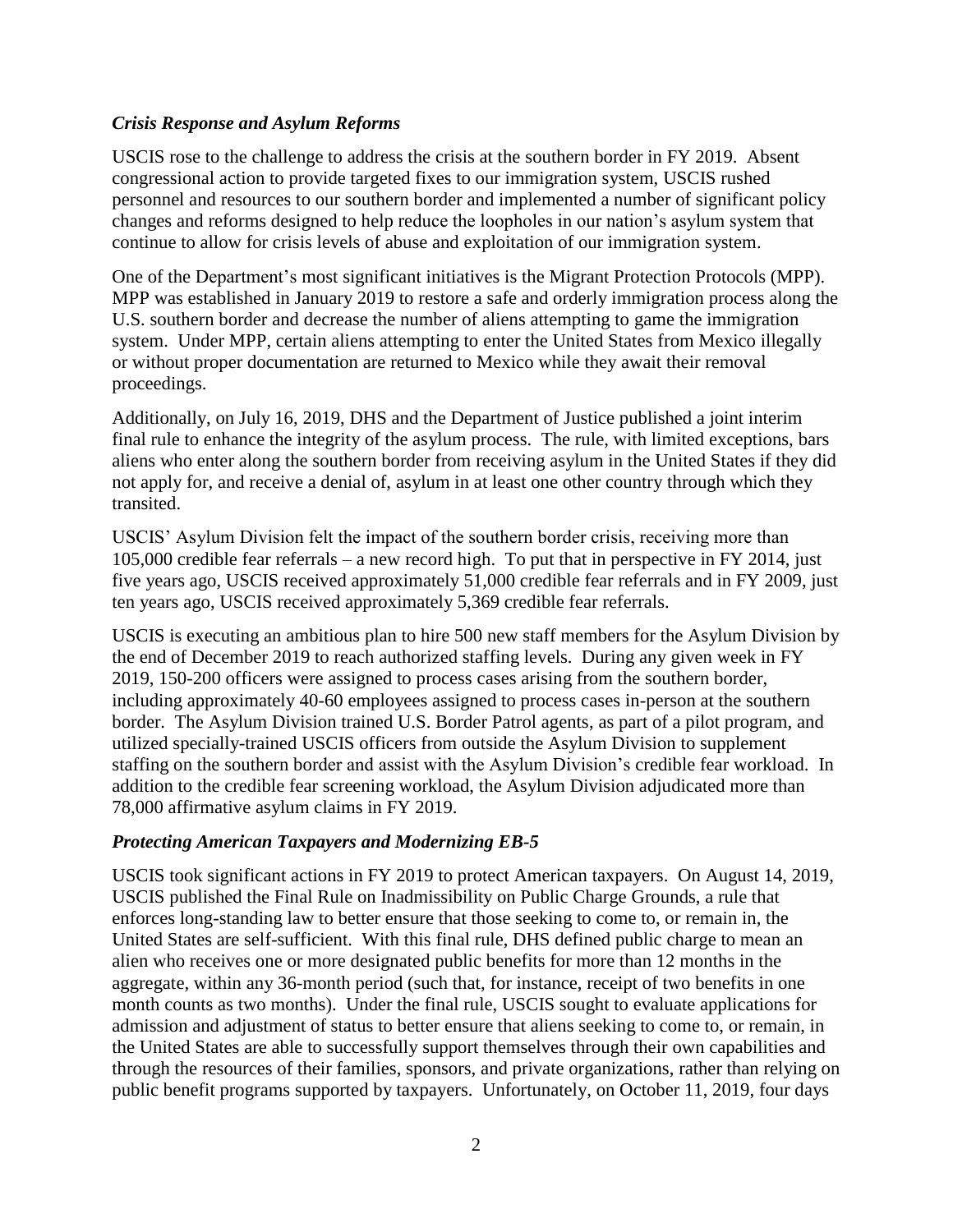before the rule's effective date, DHS was preliminarily enjoined from implementing and enforcing this final rule. DHS is vigorously defending the final rule in litigation before federal courts, and I am confident that we will prevail.

In July 2019, USCIS published a final rule that made a number of significant changes to the agency's EB-5 Immigrant Investor Program. Under the EB-5 program, individuals are eligible to apply for conditional permanent residence in the United States if they made the necessary investment or are actively in the process of making that investment in a new commercial enterprise in the United States that will result in the creation of at least 10 full-time jobs for qualified U.S. workers. The reforms made to the program this year increase the minimum investment levels to account for inflation over the past three decades and substantially restrict the possibility of gerrymandering targeted employment areas that qualify for a reduced investment amount, ensuring that this incentive is reserved for rural and high-unemployment areas most in need.

# *Securing the Homeland*

Consistent with President Trump's call for enhanced vetting, USCIS plays a key role in safeguarding our nation's immigration system and making sure that only those who are eligible for a benefit receive it. USCIS is vigorous in its efforts to detect and deter immigration fraud, using a variety of vetting and screening processes to confirm an applicant's identity and eligibility. The agency also conducts site visits, interviews applicants, and requests evidence for benefits that offer individuals status in the United States.

In FY 2019, USCIS expanded certain screening procedures to address President Trump's Executive Order 13780, "Protecting the Nation from Foreign Terrorist Entry into the United States." This includes additional vetting for naturalization and lawful permanent resident applicants. USCIS personnel completed more than 8,000 site visits as part of the Targeted Site Visit and Verification Program. Referrals to the Fraud Detection and National Security Directorate (FDNS) from field offices surpassed FY 2018 levels by more than 22%. The primary background screening system for USCIS processed more than 16.5 million screenings, through law enforcement and other federal databases, generating approximately 124,000 automated potential fraud, public safety, and national security notifications requiring further analysis and manual review by USCIS officers. FDNS continued leveraging open source and publicly available social media information to investigate potential fraud, national security, and public safety concerns with approximately 11,420 checks completed.

# *Modernization*

The agency's transition from paper applications to a fully digital experience continues to be an important priority for USCIS. USCIS continues to expand our online filing capabilities. In FY 2019, over 1.2 million applications were filed online, a 10.4% increase from FY 2018. USCIS added four forms during FY 2019 for a total of eight forms available for online filing. USCIS plans to add numerous new forms for electronic filing during FY 2020, including the I-485 (Application to Register Permanent Residence or Adjust Status), I-765 (Application for Employment Authorization), I-131 (Application for Travel Document), I-129 (Petition for a Nonimmigrant Worker), and I-589 (Application for Asylum and for Withholding of Removal.)